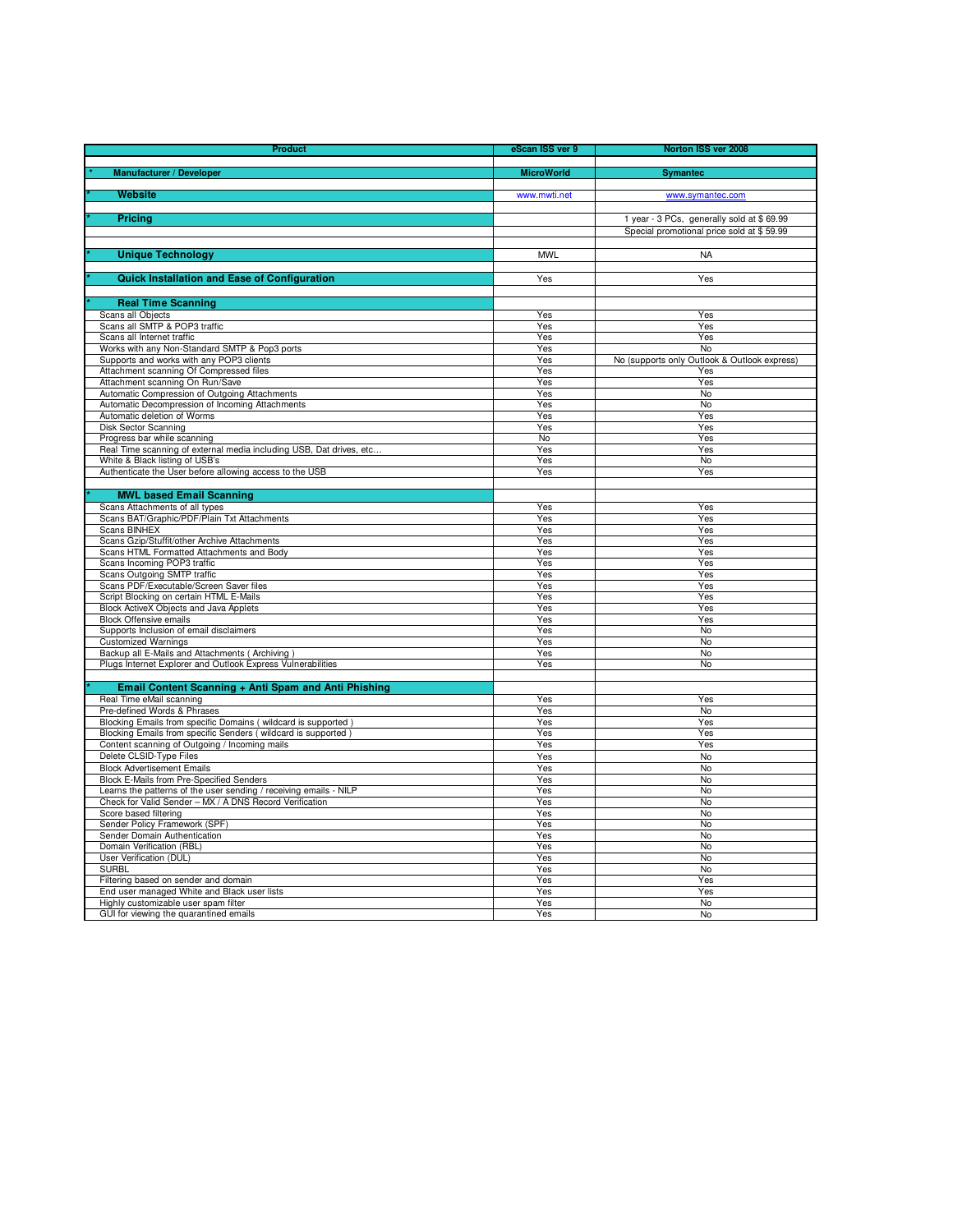| <b>Product</b>                                                                                                                                       | eScan ISS ver 9 | Norton ISS ver 2008 |
|------------------------------------------------------------------------------------------------------------------------------------------------------|-----------------|---------------------|
|                                                                                                                                                      |                 |                     |
| <b>HTTP Scanning</b>                                                                                                                                 |                 |                     |
| MWL Based HTTP Scanning                                                                                                                              | Yes             | <b>NA</b>           |
| Real Time Web-Site Scanning<br>Real Time Web-Site Blocking                                                                                           | Yes<br>Yes      | Yes<br>Yes          |
| Block Web-Sites based on Pre-defined Pornography Keywords                                                                                            | Yes             | No                  |
| Block Web-Sites based on Pre-defined Gambling related Keywords                                                                                       | Yes             | No                  |
| Block Web-Sites based on User Defined Keywords                                                                                                       | Yes             | Yes                 |
| <b>Block Sites Based on Ratings</b>                                                                                                                  | Yes             | No                  |
| Block Web-sites when user accesses the same using IP number                                                                                          | Yes             | No                  |
| Block Web-sites when user accesses the same using Anonymizers                                                                                        | Yes             | No                  |
| Block Web-site option is supported even on Windows 95/98/ME/NT4                                                                                      | Yes             | No                  |
| Webpage Scan works in Netscape, Opera & NeoPlanet<br><b>Block User Defined Web-Sites</b>                                                             | Yes             | No                  |
| <b>Block Java Applets</b>                                                                                                                            | Yes<br>Yes      | Yes<br>Yes          |
| <b>Block Scripts</b>                                                                                                                                 | Yes             | Yes                 |
| <b>Block Cookies</b>                                                                                                                                 | Yes             | Yes                 |
| Block Content ( Images, Audio, Video, Applications )                                                                                                 | Yes             | Yes (partial        |
| Block Web Access completely ( Internet Surfing )                                                                                                     | Yes             | No                  |
| Time restrictions for Browsing Websites / Blocking Websites                                                                                          | Yes             | No                  |
| <b>Pop- Up Blocker</b>                                                                                                                               |                 |                     |
| Block Pop Up Ads (Customizable according to websites)                                                                                                | Yes             | No                  |
| Audible Notification                                                                                                                                 | Yes             | No                  |
| White list/Allow Function                                                                                                                            | Yes             | No                  |
| Pop Up Self Test                                                                                                                                     | Yes             | No                  |
| Hotkey to allow Pop Ups                                                                                                                              | Yes             | No                  |
|                                                                                                                                                      |                 |                     |
| <b>Browser Cleanup for Privacy Protection</b><br>Auto Erase / Manual Cleanup of Browser Settings                                                     | Yes             | No                  |
| Auto Erase / Manual Cleanup of Cache                                                                                                                 | Yes             | No                  |
| Auto Erase / Manual Cleanup of Cookies                                                                                                               | Yes             | No                  |
| Auto Erase / Manual Cleanup of History                                                                                                               | Yes             | No                  |
| Auto Erase / Manual Cleanup of ActiveX ( for IE)                                                                                                     | Yes             | No                  |
| Auto Erase / Manual Cleanup of Plugins (for Netscape)                                                                                                | Yes             | No                  |
| Auto Erase / Manual Cleanup of Selected Files & Folders                                                                                              | Yes             | No                  |
| Auto Erase / Manual Cleanup of Start Menu RUN history list                                                                                           | Yes             | No                  |
| Auto Erase / Manual Cleanup of Start Menu Search/Find history list                                                                                   | Yes             | No                  |
| Auto Erase / Manual Cleanup of Start Menu Search/Find Computer history list<br>Auto Erase / Manual Cleanup of Start Menu Documents                   | Yes<br>Yes      | No<br>No            |
| Auto Erase / Manual Cleanup of Browser Address Bar history list                                                                                      | Yes             | Yes                 |
| Auto Erase / Manual Cleanup of Windows Recycle Bin                                                                                                   | Yes             | No                  |
| Auto Erase / Manual Cleanup of Auto-Complete Forms/ URLs Memory                                                                                      | Yes             | No                  |
| Auto Erase / Manual Cleanup of Open/Save dialog box history                                                                                          | Yes             | No                  |
| Auto Erase / Manual Cleanup of Temporary Folder                                                                                                      | Yes             | No                  |
| Auto Erase / Manual Cleanup of Ms - Office temporary files                                                                                           | Yes             | No                  |
| Auto Erase / Manual Cleanup of Windows temporary files                                                                                               | Yes             | No                  |
| Auto Erase / Manual Cleanup of other temporary files created by Windows Media Player                                                                 | Yes             | No                  |
| Remote Access File Rights / Firewall                                                                                                                 |                 |                     |
| Block / Stop Remote Users from Modifying System Files                                                                                                | Yes             | No                  |
| Block / Stop Remote Users from Creating Executable Files                                                                                             | Yes             | No                  |
| Customizable settings to allow creation / modification for required files                                                                            | Yes             | No                  |
| AutoBlock InBound and OutBound Traffic between                                                                                                       |                 |                     |
| your computer & the internet                                                                                                                         | No              | Yes                 |
|                                                                                                                                                      |                 |                     |
| <b>Application / Program Control</b>                                                                                                                 |                 |                     |
| Allow particular application/s from running / executing ( White listing )<br>Block particular application/s from running / executing (Black listing) | Yes<br>Yes      | No<br>No            |
| Customise the application/s to be used / run per user                                                                                                | Yes             | Yes                 |
| Allow particular application/s from connecting to the Internet (White listing)                                                                       | Yes             | Yes                 |
| Block particular application/s from connecting to the Internet (Black listing)                                                                       | Yes             | Yes                 |
|                                                                                                                                                      |                 |                     |
| <b>Remote Monitoring</b>                                                                                                                             |                 |                     |
| Home Networking                                                                                                                                      | No              | Yes                 |
| <b>Notifications</b>                                                                                                                                 |                 |                     |
| Prompts if any other AV or conflicting program is installed                                                                                          | Yes             | No                  |
| Desktop Alert to User                                                                                                                                | Yes             | Yes                 |
| E-Mail Alert to Administrator for blocked emails                                                                                                     | Yes             | Yes                 |
| E-Mail Alert to sender / receiver for blocked emails                                                                                                 | Yes             | No                  |
| Embargo of offending Message                                                                                                                         | Yes             | No                  |
| Alert if Virus Database is more than 3 days old                                                                                                      | Yes             | No                  |
| Alert if the computer analysis is more than 14 days old                                                                                              | Yes             | No                  |
| E-Mail Alert to the Administrator in case of ODS detection<br>Real Time Activity log                                                                 | Yes             | No                  |
| Outbreak Alert                                                                                                                                       | Yes<br>Yes      | Yes<br>Yes          |
|                                                                                                                                                      |                 |                     |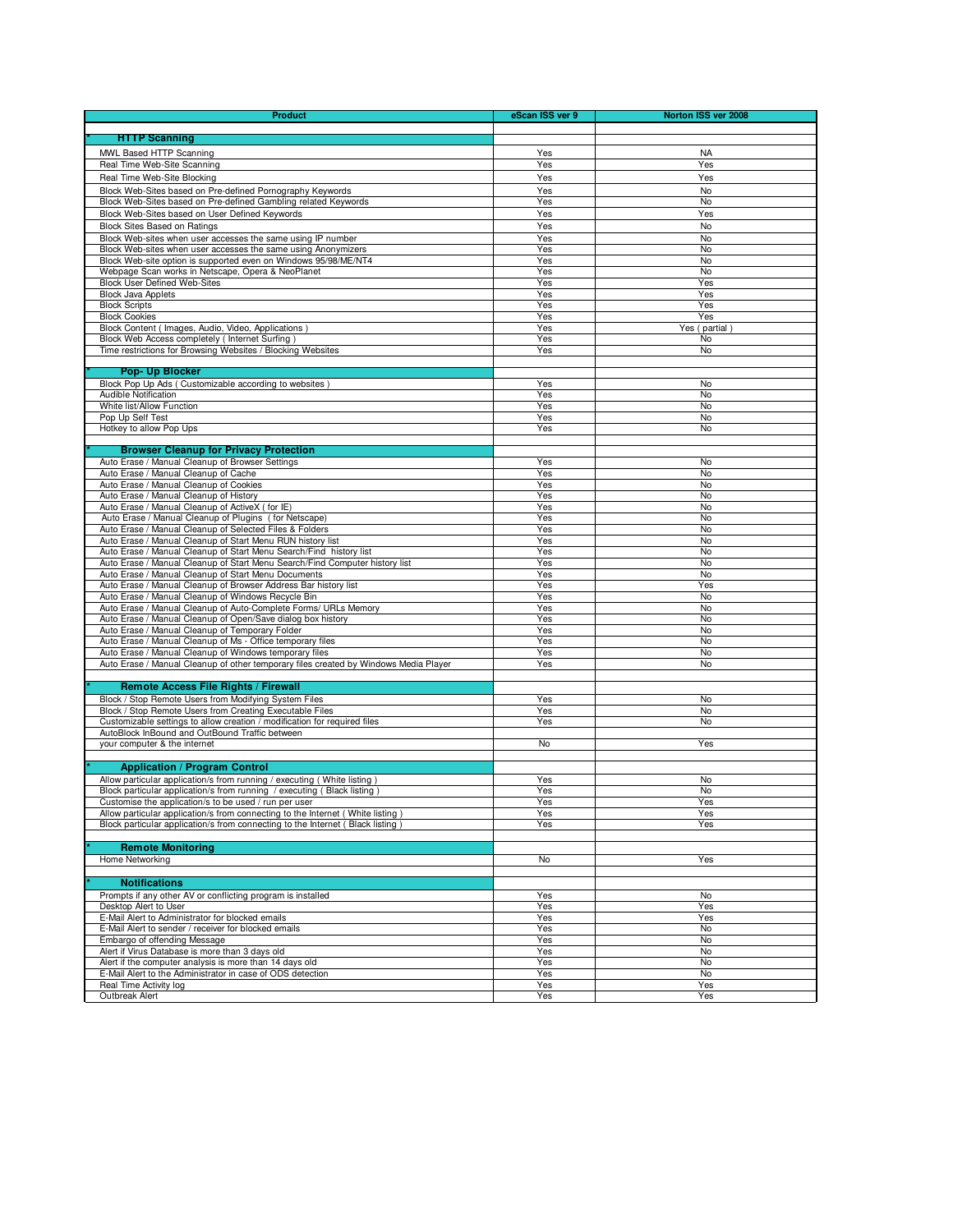| <b>Product</b>                                                                                                       | eScan ISS ver 9         | Norton ISS ver 2008 |
|----------------------------------------------------------------------------------------------------------------------|-------------------------|---------------------|
|                                                                                                                      |                         |                     |
| <b>Virus Scanning</b>                                                                                                |                         |                     |
| Heuristic Scanning for Detection of UnKnown Viruses                                                                  | Yes                     | Yes                 |
| On Demand Scanning                                                                                                   | Yes                     | Yes                 |
| Sector scanning in ODS<br>Customize priority of the ODS                                                              | Yes<br>Yes              | No<br>No            |
| Exclusion of Files / Folders from ODS                                                                                | Yes                     | No                  |
| Automatic deletion of known malwares file remnants                                                                   | Yes                     | Yes                 |
| Scheduled Scanning                                                                                                   | Yes                     | Yes                 |
| Customize priority for the Scheduled scan                                                                            | Yes                     | No                  |
| Exclusion of Files / Folders from Scheduled Scan                                                                     | Yes                     | No                  |
| Automatic deletion of known malware file types                                                                       | Yes                     | Yes                 |
| Scan restriction on File Types                                                                                       | Yes                     | Yes                 |
| Scan restriction on File Size                                                                                        | Yes                     | No                  |
| Customize actions depending on File Types                                                                            | Yes                     | Yes                 |
| Customize actions depending on File Size                                                                             | Yes                     | No                  |
| Background (On Access / Real Time) Scanning<br>Exclusion of Files / Folders from Real Time Scan                      | Yes<br>Yes              | Yes<br>Yes          |
| Backup files before attempting to repair them                                                                        | Yes                     | Yes                 |
| Detects viruses in 16-bit and 32-bit executables                                                                     | Yes                     | Yes                 |
| Detects BAT, JS, mIRC, VBS, Inf, PHP, etc. Script worms/viruses                                                      | Yes                     | Yes                 |
| Detects Malware ActiveX Controls, Backdoors, Trojan Horses                                                           | Yes                     | Yes                 |
| Scans Single packed Archives (ACE/ARJ/CAB/LHA/RAR/ZIP etc.                                                           | Yes                     | Yes                 |
| Scans Multiple ( nested ) Packed Archives                                                                            | Yes                     | Yes                 |
| Scans Self Extracting Archives                                                                                       | Yes                     | Yes                 |
| Macro Virus Scan supported on Access 97/2000/XP (A97M)                                                               | Yes                     | Yes                 |
| Macro Virus Scan supported on Access 2.0 (A2M)                                                                       | Yes                     | Yes                 |
| Macro Virus Scan supported on PowerPoint 97/2000/XP (PP97M)<br>Macro Virus Scan supported on Word 97/2000/XP (W97M)? | Yes<br>Yes              | Yes<br>Yes          |
| Macro Virus Scan supported on Word 95 (WM) (Word 6.0)                                                                | Yes                     | Yes                 |
| Macro Virus Scan supported on Excel 97/2000/XP (X97M)                                                                | Yes                     | Yes                 |
| Macro Virus Scan supported on Excel 4.0 until XP, formula (XF)                                                       | Yes                     | Yes                 |
| Macro Virus Scan supported on Excel 95 (XM) (Excel 5.0)                                                              | Yes                     | Yes                 |
| Macro Virus Scan supported on Lotus AmiPro                                                                           | Yes                     | Yes                 |
| Macro Virus Scan supported on Microsoft Project                                                                      | Yes                     | Yes                 |
| Scan Server Shares                                                                                                   | Yes                     | Yes                 |
| Scan TCP-IP Sessions (Telnet)                                                                                        | Yes                     | No                  |
| Scan Removable Media including USB devices                                                                           | Yes<br>Yes              | Yes<br>Yes          |
| Progress bar while scanning<br><b>Statistics</b>                                                                     | Yes                     | Yes                 |
| Password Protection                                                                                                  | Yes                     | Yes                 |
|                                                                                                                      |                         |                     |
| Real Time detection and disinfection / cleaning of other malwares -                                                  |                         |                     |
| Spyware / Adware, Keyloggers, Illegal Porno Diallers, Rootkits, etc                                                  | Yes                     | Yes                 |
| Permits administrater to customize Spyware / Adware policies                                                         | Yes                     | No                  |
| Delete unwanted registry and ini entries created by Spyware / Adware                                                 | Yes                     | Yes                 |
| Deletes Null keys from the registry                                                                                  | Yes                     | No                  |
| Removes corrupted exe's, zero byte exe's, zero byte com files                                                        | Yes                     | No                  |
|                                                                                                                      |                         |                     |
| <b>Automatic Updates Over the Internet</b>                                                                           |                         |                     |
| Bandwidth Saving Incremental Updates for Dial-Up Users                                                               | Yes                     | No                  |
| <b>Hourly Updates</b><br>Separate Cumulative Update available on Internet (Executable)                               | Yes<br>Yes              | No<br>No            |
| <b>Urgent Updates</b>                                                                                                | Yes                     | No                  |
| One click update from the internet                                                                                   | Yes                     | Yes                 |
| RollBack of Updates in case of update failure                                                                        | Yes                     | Yes                 |
|                                                                                                                      |                         |                     |
| Central Management Console (optional                                                                                 | Inbuilt in the software |                     |
| Auto Installation on Clients Based on IP                                                                             | Yes                     |                     |
| Auto Installation on Clients Based on Workstation Name                                                               | Yes                     |                     |
| Remote Installation & Uninstallation of eScan software on Client Workstations                                        | Yes                     |                     |
| Remote UnInstallation of known AntiVirus Software                                                                    | Yes                     |                     |
| Scan Memory                                                                                                          | Yes                     |                     |
| Remote Updation                                                                                                      | Yes                     |                     |
| License Deployment<br>Push and Pull Update Mechanism                                                                 | Yes<br>Yes              |                     |
| Works even on Ms-Windows 95, 98, ME & NT 4                                                                           | Yes                     |                     |
| Detailed System Information of all clients on Console                                                                | Yes                     |                     |
| Logs and Reports of clients can be viewed from Console                                                               | Yes                     |                     |
| Logs and Reports of clients can be emailed at scheduled time                                                         | Yes                     |                     |
| <b>Centralized Reporting</b>                                                                                         | Yes                     |                     |
| GUI Reporting on the console of all clients                                                                          | Yes                     |                     |
| Asset Management - Audit & Inventory of all systems                                                                  | Yes                     |                     |